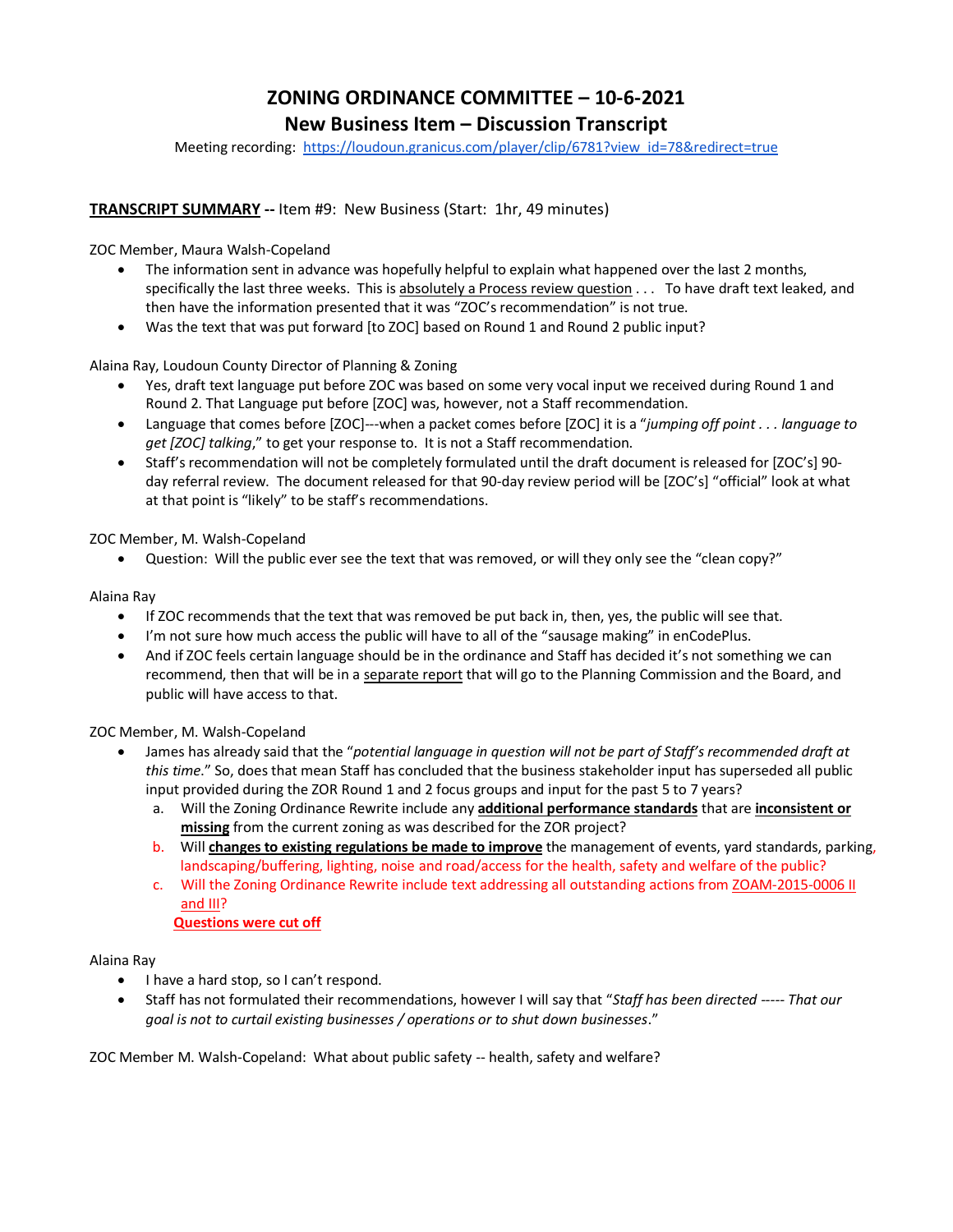## Director Planning & Zoning, Alaina Ray

• I'm not going to say today what Staff will or will not be recommending other than to say that our "*Mandate is to not shut down or curtail existing operations that are legal today. That is what I can say right now, and that is the feedback we have gotten from the Board. That's how we're moving forward*." I have to go.

ZOC Member, Tia Walbridge:

• I'd like [this subject] brought up again. Addressed again, addressed in full, and not cut off.

ZOC Member, Charles Houston:

• Totally agree. "This rabbit has not been run down the hole yet."

ZOC Member, Jeff Browning:

- As the REDC representative, REDC is charged to look at economic development in the rural community, but we are all also residents. And we all have considerations for the members of the public we hear from as well.
- That goes to the need for balance. If the rural economy runs roughshod over residential needs, it won't be able to survive. There has to be balance. The reality is that we all have to live here, and we all have to get along.

ZOC Chair, Kevin Ruedisueli

- We should all go back and re-look at all the Uses to see if there are some uses that haven't been put in that bucket of requiring special standards. Use-specific standards. Are there some uses that were missing from usespecific standards section? I don't get the sense we have we vetted the whole list of uses to make sure that things that have potential as higher-intensity impacts uses than others.
- You can have a use which may have no impact, or if it has a lot of attendees could have a large impact. If it has a lot of acres it could have a larger impact than if it has a smaller amount. Or you can't allow a large amount of people on a small amount of ground.
- We have those levels for certain uses, but I'd like us to look back, to double check, that we have all the Uses that need Use-Specific Standards in that bucket. Staff – did you get that request?

Ryan Reed, ZOR Project Manager Loudoun Planning & Zoning

- Staff is working hard reviewing Use-Specific Standards and ZOC comments.
- Regarding the Chair's request, "noted."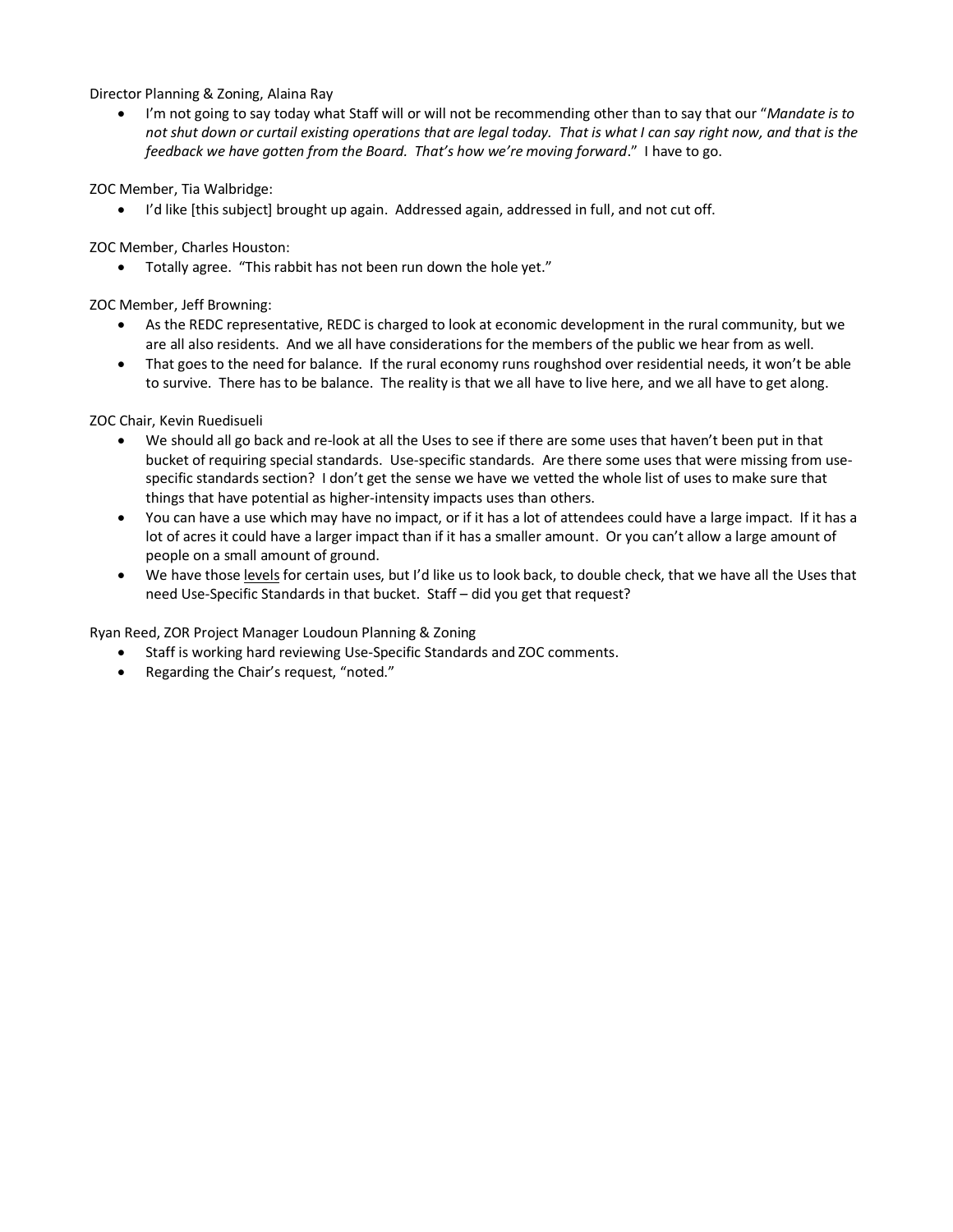# **FULL TRANSCRIPT:** Item #9: New Business (Start: 1hr, 49 minutes)

ZOC Member, Maura Walsh-Copeland

- The information sent in advance was hopefully helpful to explain what happened over the last 2 months, specifically the three weeks. This is absolutely a Process review question – not related to operation or business use
- Going forward If the documentation provided by Staff is reviewed by ZOC and then is changed after the fact, one the recommendation of one stakeholder group, what would prevent that from happening again in next three or four months? It happened to rural business this time, but in two months it could be data centers, three months is could be real estate.
- This matter has received a tremendous amount of reaction in last three weeks. To have draft text leaked, and then have the information presented that it was "ZOC's recommendation" is not true.
- Correct me if I'm wrong, but was the text that was put forward based on Round 1 and Round 2 public input? James?

Alaina Ray, Loudoun County Director of Planning & Zoning

- Yes, draft text language put before ZOC was based on some very vocal input we received during Round 1 and Round 2.
- That Language put before [ZOC] was, however, not a Staff recommendation; it was not and should not have been portrayed as a Staff recommendation.
- Staff's recommendations have not been finalized yet, in many cases Staff's recommendations have not been formulated yet. Staff should not be formulating recommendations until we have all the input from all the stakeholder groups.
- That doesn't mean if we get information between Round 1 and 2 and now that we're not going to use it. We're not going to ignoring stakeholder input.
- Input that was received recently from groups on this issue wasn't from one stakeholder group. It was from multiple directions. It was from business owners, from DED partners, from Board members.
- Language that comes before [ZOC]---when a packet comes before [ZOC] it is a "jumping off point . . . language to get [ZOC] talking," to get your response to. It is not a Staff recommendation.
- Staff's recommendation will not be completely formulated until the draft document is released for [ZOC's] 90 day referral review. That's not Planning Commission referral; that is [ZOC's] referral and public referral and different organizations.
- Text will continue to change between now and then. We take we input we receive from [ZOC] but we also get input from others. To shut out input would double our work on the back end.
- We will continue to take input from groups. Had the Brewery association group been formulated during Round 1 and Round 2 we should have reached out to them as well.<sup>1</sup> Just as other groups were brought to our attention after Round 1 and 2. We don't shut out public input after a formal time period.
- ZOC will receive all language, and all revisions. That's why we release the comments in enCodePlus to see Staff response to comments.
- ZOC will have opportunity during the 90-day referral period to review all language. Language will continue to me revised and modified by Staff
- The document released for that 90-day review period will be [ZOC's] "official" look at what at that point is "likely" to be staff's recommendations. Not to say Staff can't modify or change their recommendations after that 90-day referral period. We very likely will.
- Once we get through that 90-day referral period, I want to assure all ZOC members that any recommendations that ZOC makes – and we encourage in 90-day referral for ZOC to take votes on recommendations – all of those recommendations will be forwarded to the Planning Commission and the Board.
- Staff will call out if those recommendations differ from what Staff is recommending at that point.
- We'll bring that to the PC and Board that ZOC felt a certain way. We want Planning Commission and the Board to have full discussions on those issues were in conflict.
- Assure you all that [ZOC's] recommendations will go unedited to the Planning Commission and to the Board. We recognize that they may differ from Staff's recommendations. PC and Board will have full access to those recommendations.

 $^1$  Loudoun Local Business League was formed in September 2019, before ZOR Round 1 and Round 2 focus group input.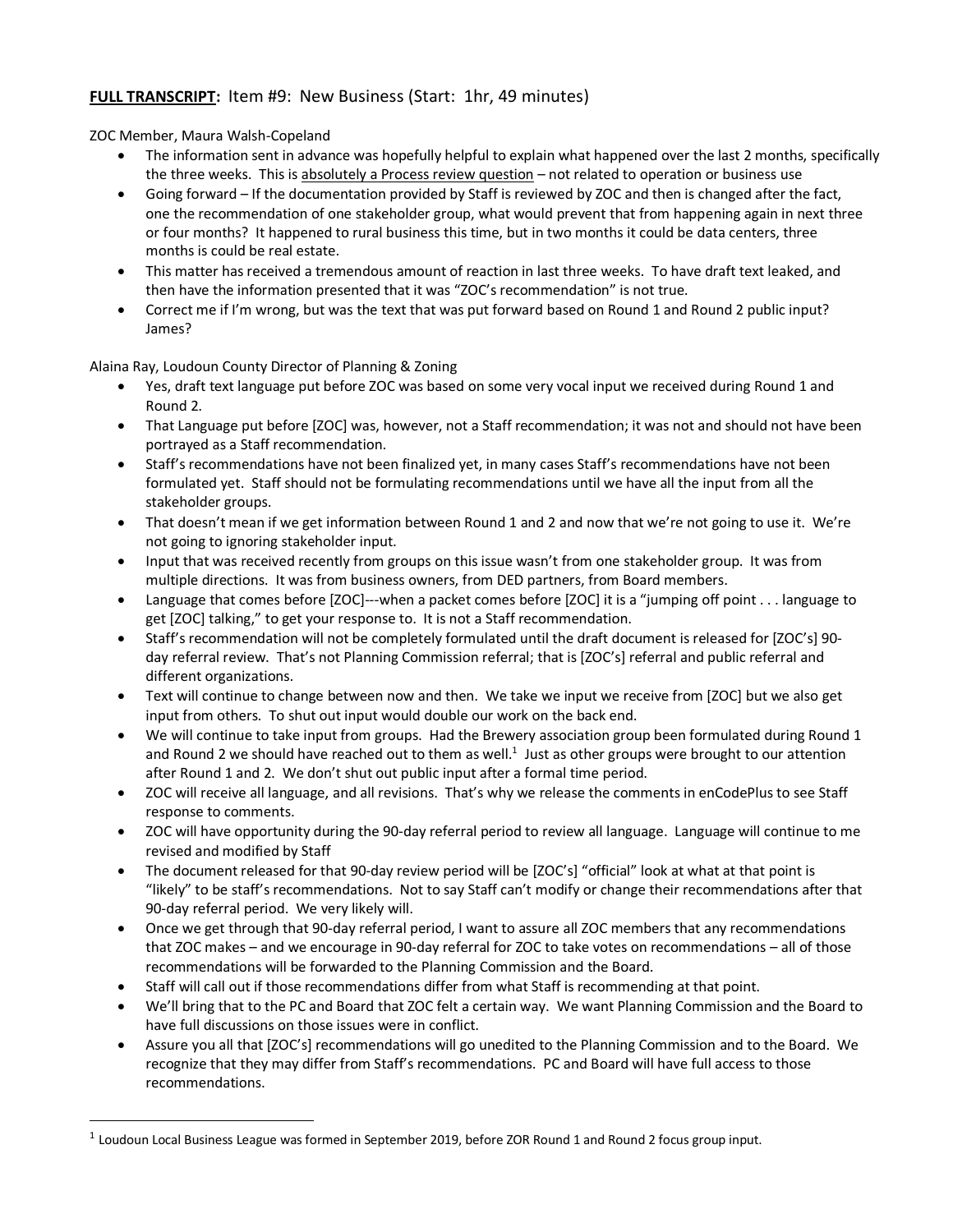# ZOC Member, M. Walsh-Copeland

• Question: Will the public ever see the text that was removed, or will they only see the "clean copy?"

## Alaina Ray

- If ZOC recommends that the text that was removed be put back in, then, yes, the public will see that.
- I'm not sure how much access the public will have to all of the "sausage making" in enCodePlus.
- Staff does revised language all the time. We don't release every single version, of documents or ordinances.
- We don't release all that to the public because it would be confusing for the public to understand which version we're actually working off of. It's all public information.
- And if ZOC feels certain language should be in the ordinance and Staff has decided it's not something we can recommend, then that will be in a separate report that will go to the Planning Commission and the Board, and public will have access to that.

ZOC Member, M. Walsh-Copeland

- James has already said that the "*potential language in question will not be part of Staff's recommended draft at this time*." So, does that mean Staff has concluded that the business stakeholder input has superseded all public input provided during the ZOR Round 1 and 2 focus groups and input for the past 5 to 7 years?
- The specific questions are:
	- a. Will the Zoning Ordinance Rewrite include any **additional performance standards** that are **inconsistent or missing** from the current zoning as was described for the ZOR project?
	- b. Will any **changes to existing regulations be made to improve** the management of events, yard standards, parking, landscaping/buffering, lighting, noise and road/access for the health, safety and welfare of the public?
	- c. Will the Zoning Ordinance Rewrite include text addressing all outstanding actions from ZOAM-2015-0006 II and III?

# **Questions were cut off**

### Alaina Ray

- I have a hard stop, so I can't respond.
- Staff has not formulated their recommendations, however I will say that "*Staff has been directed ----- That our goal is not to curtail existing businesses / operations or to shut down businesses*."

ZOC Member M. Walsh-Copeland: What about public safety -- health, safety and welfare?

Director Planning & Zoning, Alaina Ray

- There are a lot of layers to that. Fire Marshall and our public safety partners will be reviewing all of this, and we will take their concerns into consideration and so will the Planning Commission and the Board.<sup>2</sup>
- I'm not going to say today what Staff will or will not be recommending other than to say that our "*Mandate is to not shut down or curtail existing operations that are legal today. That is what I can say right now, and that is the feedback we have gotten from the Board. That's how we're moving forward*." I have to go.

James David, Deputy Director, Planning & Zoning

• All the language is available to the public in LOLA (Loudoun Online Land Application system) in teach ZOC agenda packets.

ZOC Member, Tia Walbridge:

• I'd like [this subject] brought up again. Addressed again, addressed in full, and not cut off.

ZOC Member, Charles Houston:

• Totally agree. "This rabbit has not been run down the hole yet."

<sup>&</sup>lt;sup>2</sup> Follow-up question: Will public safety review include concerns and considerations from residents, not only public safety partners?